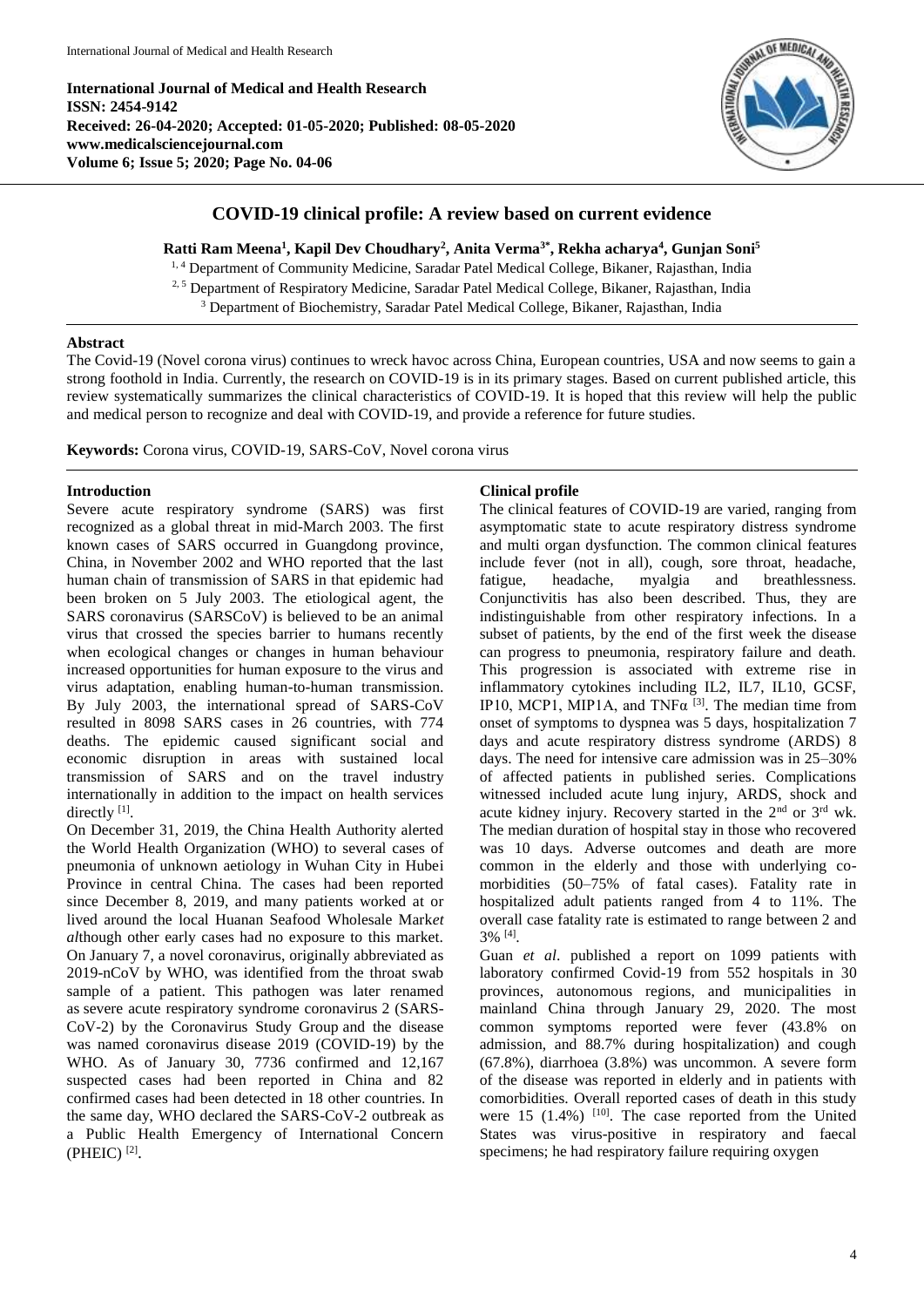supplementation. The patient was treated with intravenous Remdesivir (a novel nucleotide analogue prodrug under development) and reported to be afebrile and stable <sup>[5]</sup>.

In India a study conducted by Gupta N *et al* was found that the mean age of participants was 40.3 years (range 16-73 years). There was a male preponderance (66.7%). Seven were from Delhi, eight from Agra, two from Kolkata, and the remaining four were from Noida, Ghaziabad, Gurgaon, and Rajasthan, respectively. The average length of stay in hospital was 11.54 days and the mean duration of symptoms was 2.1 days. Eleven (52.4%) patients had a history of contact with a lab-confirmed COVID-19 patient. More than half of the patients, 13 (61.9%), had a travel history outside India. The majority of patients 8 (38.1%) visited Italy, followed by 2 (9.5%) who travelled to London, and other 3 patients (4.8%) who had been to Iran, Saudi Arabia, and Malaysia, respectively. The common presentation and symptoms experienced by nine patients were cough and fever. Sore throat, breathlessness, and headache were present in 5(23.8%), 1(4.8%), 3 (13.6%), respectively. Six patients (28.6%) had comorbidities. The most common comorbidity was hypertension (5 patients) and diabetes mellitus (3 patients) adequately controlled with drugs. One (4.8%) patient with hypertension and one with diabetes mellitus also showed anxiety disorder and hypothyroidism. Another patient had an underlying migraine and obstructive sleep apnoea. Chest roentgenogram was performed in all patients at initial presentation, and in 20 cases (95.2%), it showed no abnormality [6].

In Rajasthan a study conducted by Bhandari S *et al* was found that male patients constituted 66.66% of total patients and majority of the patients (80.90%) were below 60 years of age. Most of the patients (71.40%) were either foreigners or had a history of foreign travel suggesting that these cases were not community acquired except for 4 cases from textile producing district Bhilwara (known as Manchester of India), an first epicenter of North India. Approximately 33.33% patients were completely asymptomatic and of those who were symptomatic cough was the most common symptom (85.71%) followed by fever (78.57%), myalgia (64.28%), headache (28.57%) and dyspnea (28.57%). Three patients (14.28 %) had underlying co morbidity in the form of hypertension, diabetes mellitus, hypothyroidism, chronic kidney disease or coronary artery disease. 11 patients (52.38%) had lymphopenia in their hemogram during the course of admission. 3 patients (14.28%) had leucocytosis and 4 patients (19.04%) presented with thrombocytopenia. All 4 patients in the severe category had raised FDP, D-Dimer levels and they needed oxygen support. These patients had deranged liver functions and had elevated procalcitonin levels, serum ferritin levels and LDH levels. 1 out of the these 4 cases went into ARDS during the course of treatment. 10 patients yielded negative results for Covid-19. The mean duration from admission to getting 1st Covid-19 sample negative was 8.3 days. 18 patients (85.71%) are still under treatment. Conclusion: Clinical investigations in initial Covid-19 patients in the Indian subcontinent reveal lymphopenia as predominant finding in hemogram. Patients with older age and associated comorbid conditions (COPD and diabetes) seem to have greater risk for lung injury thereby requiring oxygen support during the course of disease and these patients also had greater derangement in their biochemical profile [7].

Fei Zhou *et al* was reported a study on clinical course and

mortality risk for adults with COVID-19 severe enough to require hospitalisation. 191 patients (135 from Jinyintan Hospital and 56 from Wuhan Pulmonary Hospital) were included in this study, of whom 137 were discharged and 54 died in hospital. 91 (48%) patients had a comorbidity, with hypertension being the most common (58 [30%] patients), followed by diabetes (36 [19%] patients) and coronary heart disease (15 [8%] patients). Multivariable regression showed increasing odds of in-hospital death associated with older age (odds ratio  $1.10$ , 95% CI  $1.03-1.17$ , per year increase; p=0·0043), higher Sequential Organ Failure Assessment (SOFA) score (5·65, 2·61–12·23; p<0·0001), and d-dimer greater than 1  $\mu$ g/mL (18.42, 2.64-128.55; p=0.0033) on admission. Median duration of viral shedding was 20·0 days (IQR 17·0–24·0) in survivors, but SARS-CoV-2 was detectable until death in non-survivors. The longest observed duration of viral shedding in survivors was 37 days [8].

Chen N *et al*. was found that Patients had clinical manifestations of fever (82 [83%] patients), cough (81 [82%] patients), shortness of breath (31 [31%] patients), muscle ache (11 [11%] patients), confusion (nine [9%] patients), headache (eight [8%] patients), sore throat (five [5%] patients), rhinorrhoea (four [4%] patients), chest pain (two [2%] patients), diarrhoea (two [2%] patients), and nausea and vomiting (one [1%] patient). According to imaging examination, 74 (75%) patients showed bilateral pneumonia, 14 (14%) patients showed multiple mottling and ground-glass opacity, and one (1%) patient had pneumothorax. 17 (17%) patients developed acute respiratory distress syndrome and, among them, 11 (11%) patients worsened in a short period of time and died of multiple organ failure [9].

Richardson S *et al* conducted a case series of patients with COVID-19 admitted to 12 hospitals in New York City, Long Island, and Westchester County, New York, within the Northwell Health system. The study included all sequentially hospitalized patients between March 1, 2020, and April 4, 2020. A total of 5700 patients were included (median age, 63 years [interquartile range {IQR}, 52-75; range, 0-107 years]; 39.7% female). The most common comorbidities were hypertension (3026; 56.6%), obesity (1737; 41.7%), and diabetes (1808; 33.8%). At triage, 30.7% of patients were febrile, 17.3% had a respiratory rate greater than 24 breaths/minute, and 27.8% received supplemental oxygen. The rate of respiratory virus coinfection was 2.1%. Outcomes were assessed for 2634 patients who were discharged or had died at the study end point. During hospitalization, 373 patients (14.2%) (median age, 68 years [IQR, 56-78]; 33.5% female) were treated in the intensive care unit care, 320 (12.2%) received invasive mechanical ventilation, 81 (3.2%) were treated with kidney replacement therapy, and 553 (21%) died. As of April 4, 2020, for patients requiring mechanical ventilation  $(n =$ 1151, 20.2%), 38 (3.3%) were discharged alive, 282 (24.5%) died, and 831 (72.2%) remained in hospital. The median postdischarge follow-up time was 4.4 days (IQR, 2.2-9.3). A total of 45 patients (2.2%) were readmitted during the study period. The median time to readmission was 3 days (IQR, 1.0-4.5) for readmitted patients. Among the 3066 patients who remained hospitalized at the final study follow-up date (median age, 65 years [IQR, 54-75]), the median follow-up at time of censoring was 4.5 days  $(IQR, 2.4-8.1)$ <sup>[10]</sup>.